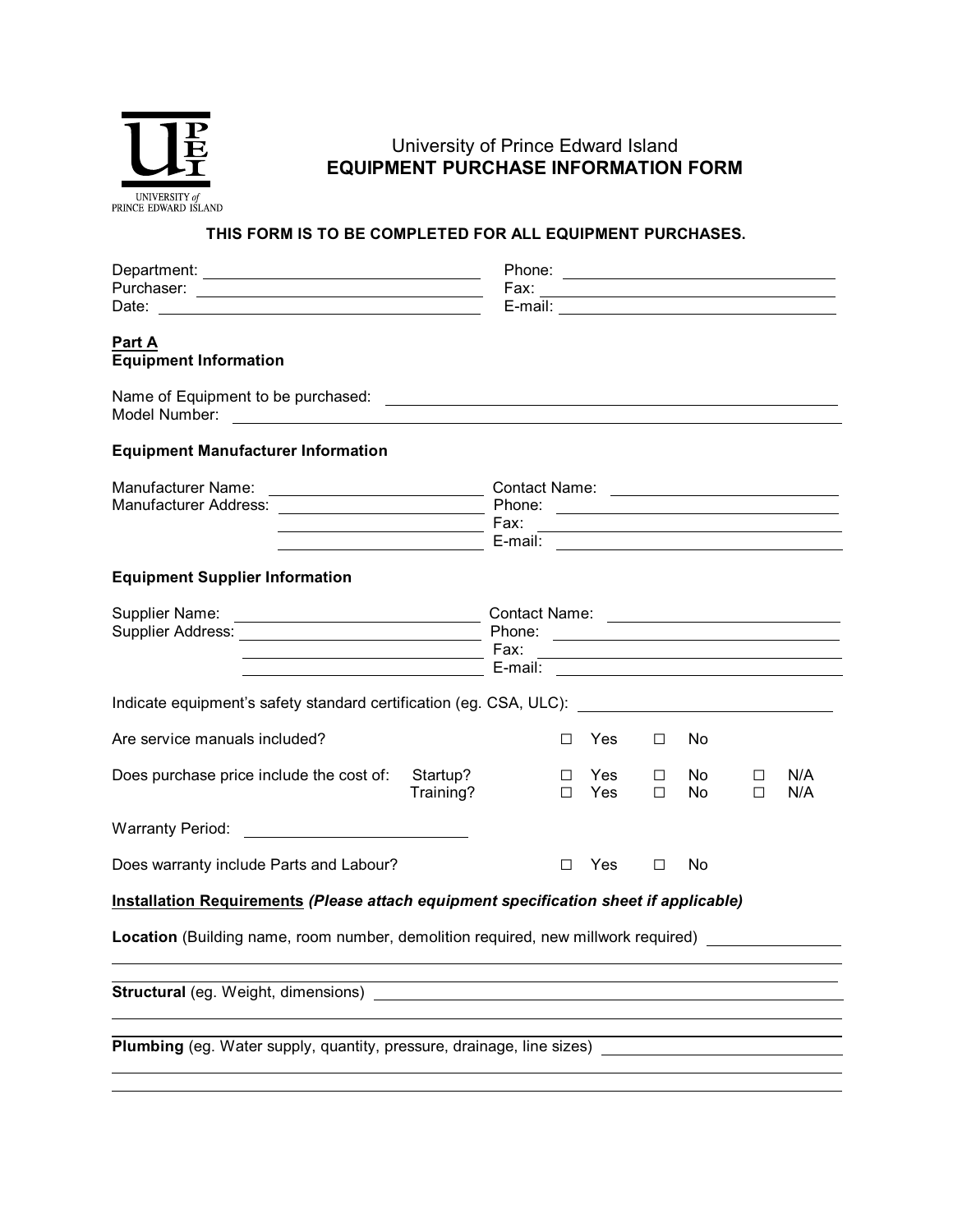| <b>Electrical</b> (eg. Voltage, amperage, horse power, dedicated circuits required)                                                                                                                               |             |                          |                              |        |            |   |    |
|-------------------------------------------------------------------------------------------------------------------------------------------------------------------------------------------------------------------|-------------|--------------------------|------------------------------|--------|------------|---|----|
| Ventilation (eg. Dedicated exhaust required, amount of heat generated) ____________________________                                                                                                               |             |                          |                              |        |            |   |    |
| IT/Network (eg. Number and type of connections required) _______________________                                                                                                                                  |             |                          |                              |        |            |   |    |
| Signage (eg. Radioactive, magnetic, biohazard) _________________________________                                                                                                                                  |             |                          |                              |        |            |   |    |
| Note: Please add equipment specification sheet if available.                                                                                                                                                      |             |                          |                              |        |            |   |    |
| Is the equipment being purchased replacing an existing unit?                                                                                                                                                      |             |                          |                              |        | Yes        | □ | No |
| If yes, have arrangements been made for<br>disposal or storage of the existing equipment?<br>(Please note that all obsolete, damaged or non-functioning<br>equipment must be disposed of at time of replacement.) |             |                          |                              |        | <b>Yes</b> | □ | No |
| Is specialized labour or equipment required to remove the existing equipment?<br>(eg. crane, moving equipment, forklift, etc.)                                                                                    |             |                          |                              |        | Yes        | П | No |
| Is the existing unit or any part of it considered hazardous waste?                                                                                                                                                |             |                          |                              |        | <b>Yes</b> | П | No |
| Has funding been established to dispose of or store the existing equipment?                                                                                                                                       |             |                          |                              | $\Box$ | <b>Yes</b> | □ | No |
| Part B<br><b>Operational Support Requirements</b>                                                                                                                                                                 |             |                          |                              |        |            |   |    |
| Will this equipment be used:                                                                                                                                                                                      | □<br>□<br>П | Daily<br>Weekly<br>Other | # hours/day?<br># days/week? |        |            |   |    |
| Is a service agreement required?                                                                                                                                                                                  |             |                          |                              | П      | Yes        | □ | No |
| If yes, approximate annual amount?                                                                                                                                                                                |             |                          |                              |        |            |   |    |
| Budget number that will support this agreement:                                                                                                                                                                   |             |                          |                              |        |            |   |    |
| Approximate Annual Operating Cost<br>(Include utilities but exclude service agreement cost)                                                                                                                       |             |                          |                              |        |            |   |    |

*(Please note that Facilities Management does not have storage space for equipment)*

*If you have any questions regarding the completion of this form, please contact Facilities Management at (902) 566-0471*.

**Once Parts A & B are completed, please forward this form to Facilities Management's Client Reception to complete Part C. Please allow three (3) weeks for this recommendation process.**